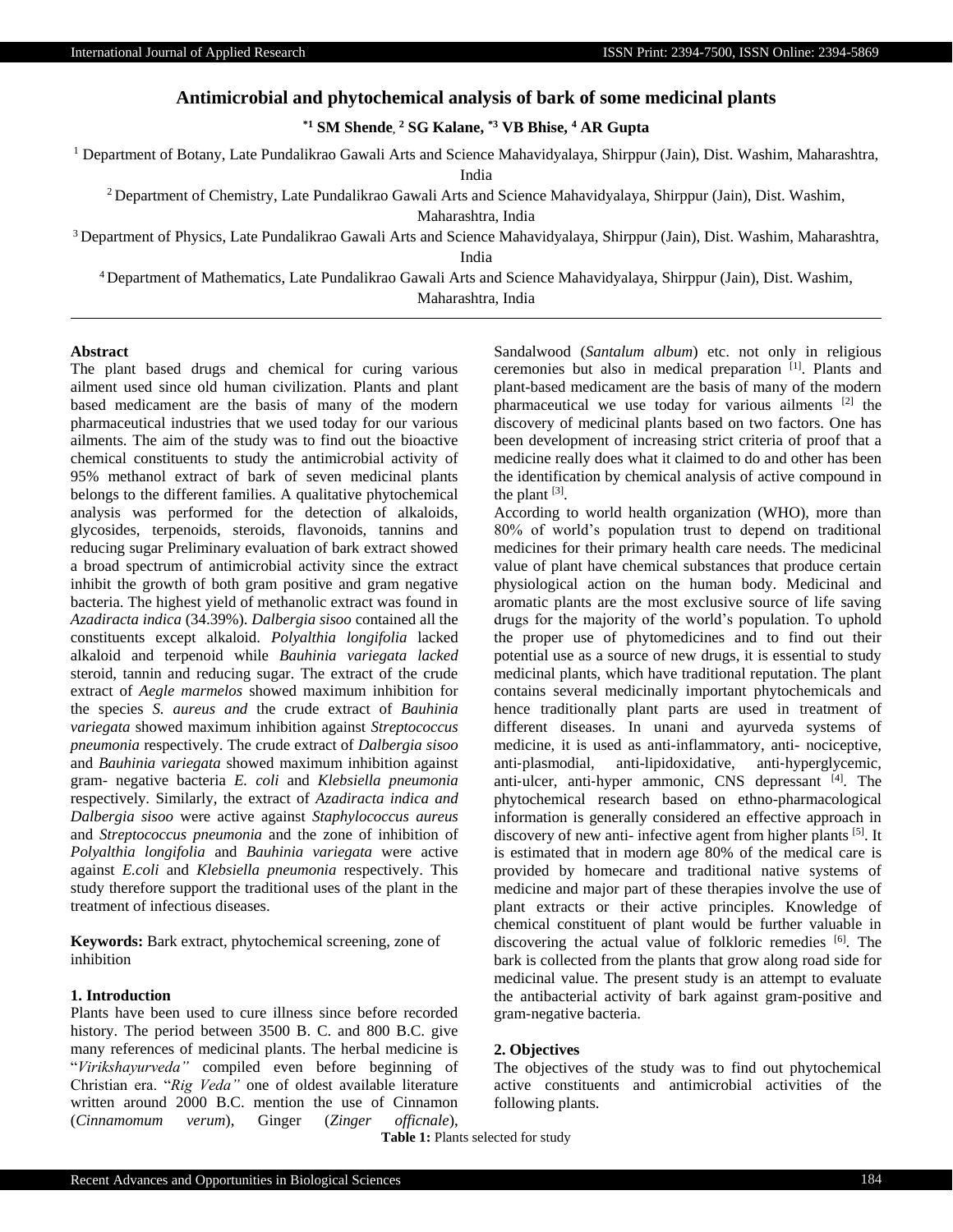| S. No. | Scientific name       | Vernacular name | Family          |
|--------|-----------------------|-----------------|-----------------|
|        | Azadiracta indica     | Neem            | Meliaceae       |
|        | Aegle marmelos        | Bel             | Rutaceae        |
|        | Bauhinia variegata    | Kachnar         | Caesalpiniaceae |
|        | Dalbergia sisoo       | Sisham          | Fabaceae        |
|        | Polyalthia longifolia | Ashok           | Annonaceae      |
|        | Rauwolfia serpentina  | Sarpagandha     | Apocyanaceae    |
|        | Zizypus jujuba        | Bor             | Rhamnaceae      |

#### **3. Material and methods**

On the basis of available literature, the bark is obtained from above mentioned different medicinal plants from different localities. Then collected bark is dried in the sunlight for four days to dry properly. The barks were washed thoroughly 2-3 times with running water and once with sterile distilled water. The powdered crude drug was macerated with 95% methanol. However, hexane was also used as solvent for extraction of *Azadiracta indica* [3]. These extracts were used to conduct the phytochemical evaluation, by dissolving a small quantity in the respective solvents. The phytochemical screening of the plant extracts was carried out to detect the presence or absence of certain bioactive compounds. The crude products obtained were subjected to qualitative chemical evaluation of alkaloid, glycoside, terpenoid, steroid, tannins, flavonoids, and reducing sugar.

**3.1 Identification Test:** The tests were done to find out the presence of different active chemical constituent such as alkaloid, glycosides, terpenoid and steroids, flavonoids, reducing sugar and tannins by the following procedure:

**3.2 Alkaloid:** Alkaloids are basic nitrogenous compounds with definite physiological and pharmacological activity. Alkaloid solution produces white yellowish precipitate when a few drops of Mayer's reagent are added  $[7]$ . Most alkaloid are precipitated from neutral or slightly acidic solution by Mayer's reagent [8]. The alcoholic extract was evaporated to dryness and the residue was heated on a boiling water bath with 2 % hydrochloric acid. After cooling, the mixture was filtered and treated with a few drop of Mayer's reagent. The samples were then observed for the present of turbidity or yellow precipitation.

**3.3 Glycoside:** Glycoside are compound which upon hydrolysis give rise to one or more sugars (glycones) and a compound which is not a sugar (aglycone or genine). To the solution of the extract in glacial acetic acid, few drops of ferric chloride and concentrated sulphuric acid are added, and observed for a reddish brown coloration for the junction of two layers and the bluish in green color in the upper layer [7].

**3.4 Tepenoid and steroid:** Four miligrams of extract was treated with 0.5 ml of acetic anhydride and 0.5ml of chloroform. Then concentrated solution of sulphuric acid was added slowly and red violet color was observed for terpenoid and green bluish color for steroids [7].

**3.5 Flavonoid:** Four miligrams of extract solution was treated with 1.5ml of 50 % Methanol solution. The solution was

warmed and metal magnesium was added. To this solution, 5 to 6 drop of concentrated hydrochloric acid was added and red color was observed for flavonoids and orange color for flavones<sup>[7]</sup>.

**3.6 Tannins:** To 0.5ml of extract solution 1ml or water and 1- 2 drops of ferric chloride solution was added. Blue color was observed for Gallic Tannins and green Black or catecholic tannin [9].

**3.7 Reducing sugar:** To 0.5 ml of extract solution, 1ml of water and 5-8 drops of Fehling's solution was added at hot and observed for brick red precipitate.

All the plants extract were subjected to individual microbiological tests to ascertain their antimicrobial activity against four species of microorganism: *Escherichia coli* and *Klebsiella pneumonia* are gram-negative bacteria and *Staphylococcus aureus* and *Streptococcus pneumonia* are gram- positive bacteria. The antimicrobial activity of the extract was determine by measuring the diameter of zone of inhibition (ZI) exhibited by the extract.

The tests was carried out by cup plate method and diameter of the borer used was 6 millimeter (mm). The microorganisms used were the isolates of local hospital.

#### **4. Result and discussion**

The percentage of yield of extract and phytochemical constituent of the plants are shown in Table and 3 respectively. The highest yield of methanolic extract was found in *Azadiracta indica* (34.39) and the lowest in *Bauhinia variegata* (15.6). From the phytochemical constituent screening, the alkaloids were found *Azadiracta indica, Aegle marmelos, Bauhinia variegata, Rauwolfia serpentina, Zyzipus jujuba,* and glycosides in *Azadiracta indica, Aegle marmelos, Bauhinia variegata, Dalbergia sisoo, Polyalthia longifolia, Rauwolfia serpentina, Zyzipus jujuba.* Steroids were found in *Azadiracta indica, Aegle marmelos, Rauwolfia serpentina.*  Trepenoids were observed in *Zizypus jujuba, Dalbergia sisoo*. Flavonoids were found in *Aegle marmelos, Bauhinia variegata, Dalbergia sisoo, Polyalthia longifolia,* and *Zyzipus jujuba*. Tannins found in *Dalbergia sisoo, Polyalthia longifolia* and *Zyzipus jujuba*. Reducing sugar *Dalbergia sisoo, Polyalthia longifolia*.

One percent extracts of all the plants showed some degree of antimicrobial activity. It was strongly significant against gram- positive and gram- negative bacteria. In the present study, the antimicrobial activity of barks extracts against bacterial strains were assessed by the presence or absence of inhibition zones. The crude extract of *Aegle marmelos* showed maximum inhibition for the species *S.aureus* (ZI=17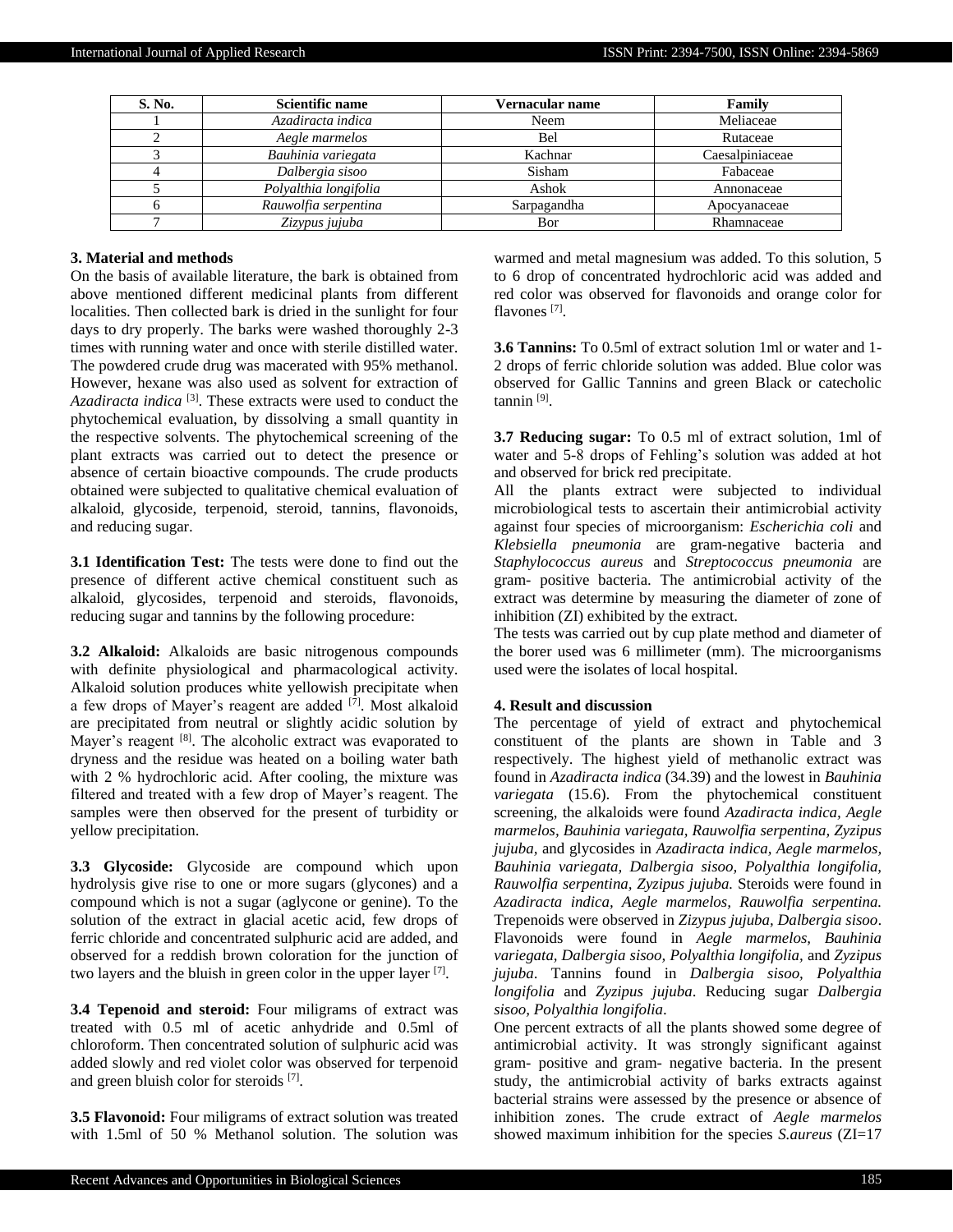mm), then which is almost equal to antibiotic tetracyclin inhibition (19mm). The crude extract of *Bauhinia variegata*  showed maximum inhibition against *Streptococcus pneumonia* (ZI=**1**4mm) which is equal to tetracyclin inhibition (ZI=15mm). The crude extract of Dalbergia sisoo and *Bauhinia variegata* showed maximum inhibition against gram- negative bacteria E.coli (ZI=13mm) and *Klebsiella pneumonia* (ZI=14mm) respectively. Similarly, the extract of *Azadiracta indica and Dalbergia sisoo* were active against *S.aureus* (ZI =13mm) *Streptococcus pneumonia* (ZI=13mm**)**  and the zine of inhibition of Polyalthia *longifolia* and *Bauhinia variegata* were active against E.coli (ZI= 12mm) and *Klebsiella pneumonia* (13mm) respectively. Zone of inhibition of the individual extract are shown in the table 4. Earerly observation done by Shrinivasan *et al*. also showed the antifungal and antibacterial activity of *Azadiracta indica* [4] .

#### **Table 2**: Percentage yield of extracts

| <b>Plant</b>                         | Weight of raw material (gm) | Weight of the extract (gm) | <b>Percentage of vield</b> |
|--------------------------------------|-----------------------------|----------------------------|----------------------------|
| Azadiracta indica(Methnolic extract) | 130                         | 37.8                       | 34.39                      |
| Azadiracta indica(Hexane extract)    | 160                         | 3.7                        | 2.31                       |
| Aegle marmelos                       | 80                          | 20.3                       | 25.37                      |
| Bauhinia variegata                   | 100                         | 15.6                       | 15.6                       |
| Dalbergia sisoo                      | 70                          | 17.8                       | 25.42                      |
| Polyalthia longifolia                | 50                          | 15.2                       | 30.4                       |
| Rauwolfia serpentina                 | 74                          | 22.6                       | 30.54                      |
| Zizypus jujube                       | 85                          | 14.8                       | 17.41                      |

| <b>Table 3:</b> Phytochemical constituent of plant extract |  |  |
|------------------------------------------------------------|--|--|
|------------------------------------------------------------|--|--|

| <b>Plant extract</b>  | <b>Glycosides</b> | <b>Alkaloids</b> | <b>Flavonoids</b> | <b>Terpenoids and Steroids</b> | <b>Tannins</b>   | <b>Reducing Sugar</b> |
|-----------------------|-------------------|------------------|-------------------|--------------------------------|------------------|-----------------------|
| Azadiracta indica     |                   |                  |                   | $+$ (Sterois)                  |                  |                       |
| Aegle marmelos        |                   |                  |                   | $+$ (Steroid)                  |                  |                       |
| Bauhinia variegata    |                   |                  |                   | - (Terpenoid)                  |                  |                       |
| Dalbergia sisoo       |                   |                  |                   | $+$ (Terpenoid)                | $+$ (Catecholic) |                       |
| Polyalthia longifolia |                   |                  | $+$ Catecholic)   |                                | $+$ (Gallic)     |                       |
| Rauwolfia serpentina  |                   |                  |                   | $+$ (Steroid)                  |                  |                       |
| Zizypus jujuba        |                   |                  | $+$ (Flavonoid)   | $+$ (Terpenoid)                | $+$ (Catecholic) |                       |

Where **+** Means Present and **-** Means Absent

| <b>Table 4:</b> Antibacterial activity of individual plant bark extracts. |  |  |
|---------------------------------------------------------------------------|--|--|
|---------------------------------------------------------------------------|--|--|

| <b>Bacterial strain</b> | <b>Bacteria</b>         | <b>Plants</b>         | Zone of inhibition (mm) |
|-------------------------|-------------------------|-----------------------|-------------------------|
|                         |                         | Azadiracta indica     | 13                      |
|                         |                         | Aegle marmelos        | 17                      |
|                         | Staphylococcus aureus   | Bauhinia variegata    | 9                       |
|                         |                         | Dalbergia sisoo       | 12                      |
|                         |                         | Polyalthia longifolia | 12                      |
|                         |                         | Rauwolfia serpentina  | 10                      |
|                         |                         | Zizypus jujube        | 6                       |
| Gram -Positive          |                         | Tetracycline 0.5%     | 19                      |
|                         |                         | Azadiracta indica     | 11                      |
|                         |                         | Aegle marmelos        | 12                      |
|                         | Streptococcus pneumonia | Bauhinia variegata    | 14                      |
|                         |                         | Dalbergia sisoo       | 13                      |
|                         |                         | Polyalthia longifolia | 11                      |
|                         |                         | Rauwolfia serpentina  | 11                      |
|                         |                         | Zizypus jujube        | 7                       |
|                         |                         | Tetracycline 0.5%     | 15                      |
|                         |                         | Azadiracta indica     | 9                       |
|                         |                         | Aegle marmelos        | 8                       |
|                         |                         | Bauhinia variegata    | 13                      |
|                         |                         | Dalbergia sisoo       | 10                      |
|                         | Escherichia coli        | Polyalthia longifolia | 14                      |
| Gram-Negative           |                         | Rauwolfia serpentina  | 6                       |
|                         |                         | Zizypus jujube        | 9                       |
|                         |                         | Tetracycline 0.5%     | 16                      |
|                         | Klebsiella pneumonia    | Azadiracta indica     | 10                      |
|                         |                         | Aegle marmelos        | 7                       |